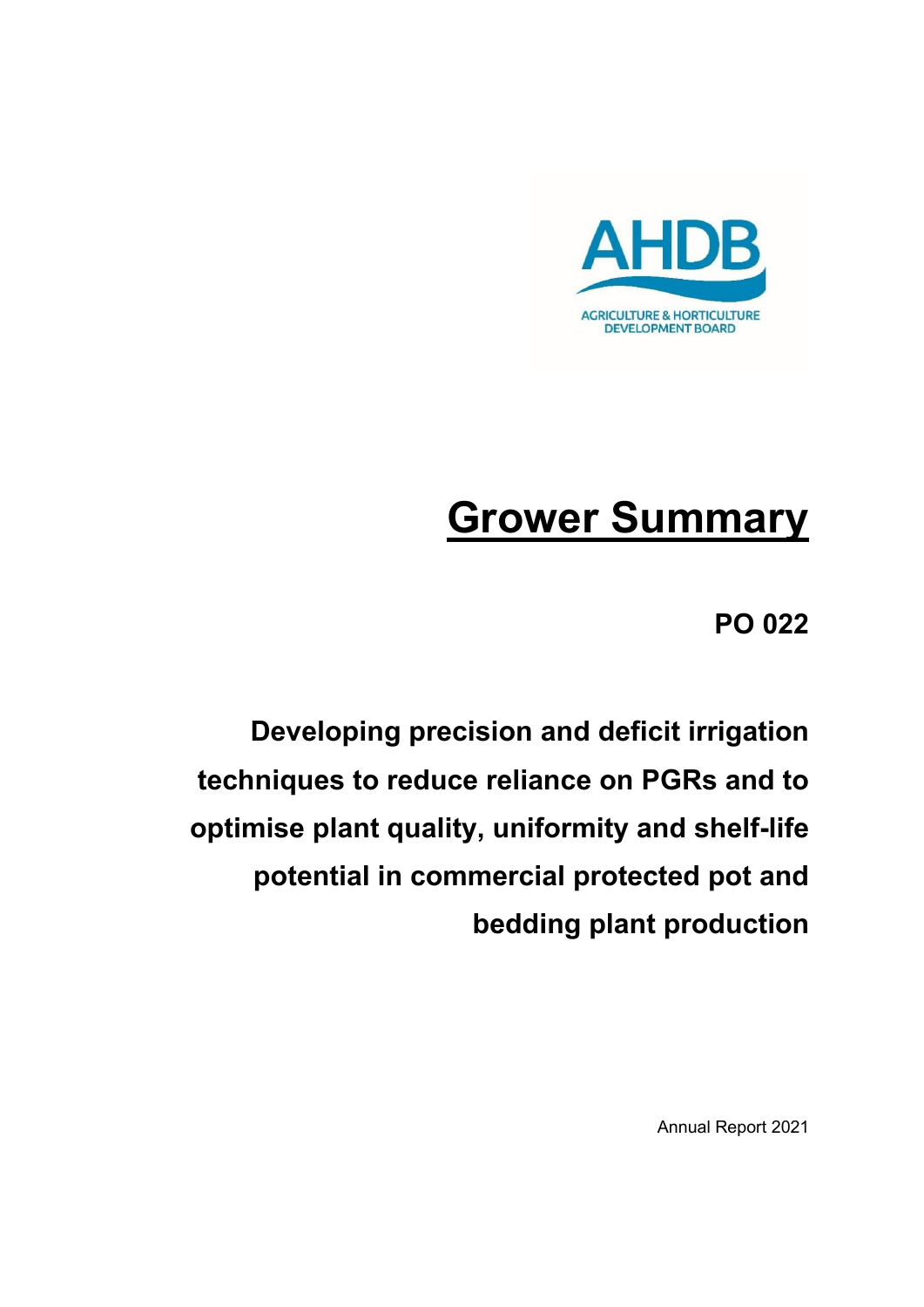| <b>Project title:</b>           | Developing precision and deficit irrigation techniques to<br>reduce reliance on PGRs and to optimise plant quality,<br>uniformity and shelf-life potential in commercial protected<br>pot and bedding plant production |  |
|---------------------------------|------------------------------------------------------------------------------------------------------------------------------------------------------------------------------------------------------------------------|--|
| Project number:                 | <b>PO 22</b>                                                                                                                                                                                                           |  |
| Project leader:                 | Dr Mark Else, NIAB EMR                                                                                                                                                                                                 |  |
| <b>Report:</b>                  | Annual Report, January 2021                                                                                                                                                                                            |  |
| Previous report:                | <b>NA</b>                                                                                                                                                                                                              |  |
| Key staff:                      | Mike Davies, NIAB EMR                                                                                                                                                                                                  |  |
|                                 | June Taylor, NIAB EMR                                                                                                                                                                                                  |  |
|                                 | Hilary Papworth, NIAB                                                                                                                                                                                                  |  |
| <b>Locations of project:</b>    | NIAB EMR, New Road, East Malling, Kent ME19 6PR,<br>UK.                                                                                                                                                                |  |
|                                 | NIAB, Lawrence Weaver Road, Cambridge CB3 OLE, UK.                                                                                                                                                                     |  |
|                                 | Staplehurst Nurseries Ltd, Clapper Lane, Staplehurst,<br>Kent TN12 0JT, UK.                                                                                                                                            |  |
|                                 | Neame Lea Ltd, Horseshoe Lane, Spalding, Lincs. PE11<br>3JB, UK.                                                                                                                                                       |  |
|                                 | Volmary<br>Ltd,<br>Station<br>Rd,<br>Wisbech<br>St.<br>Mary,<br>Cambridgeshire, PE13 4RY, UK.                                                                                                                          |  |
| <b>Industry Representative:</b> | <b>NA</b>                                                                                                                                                                                                              |  |
| Date project commenced:         | 1 August 2019                                                                                                                                                                                                          |  |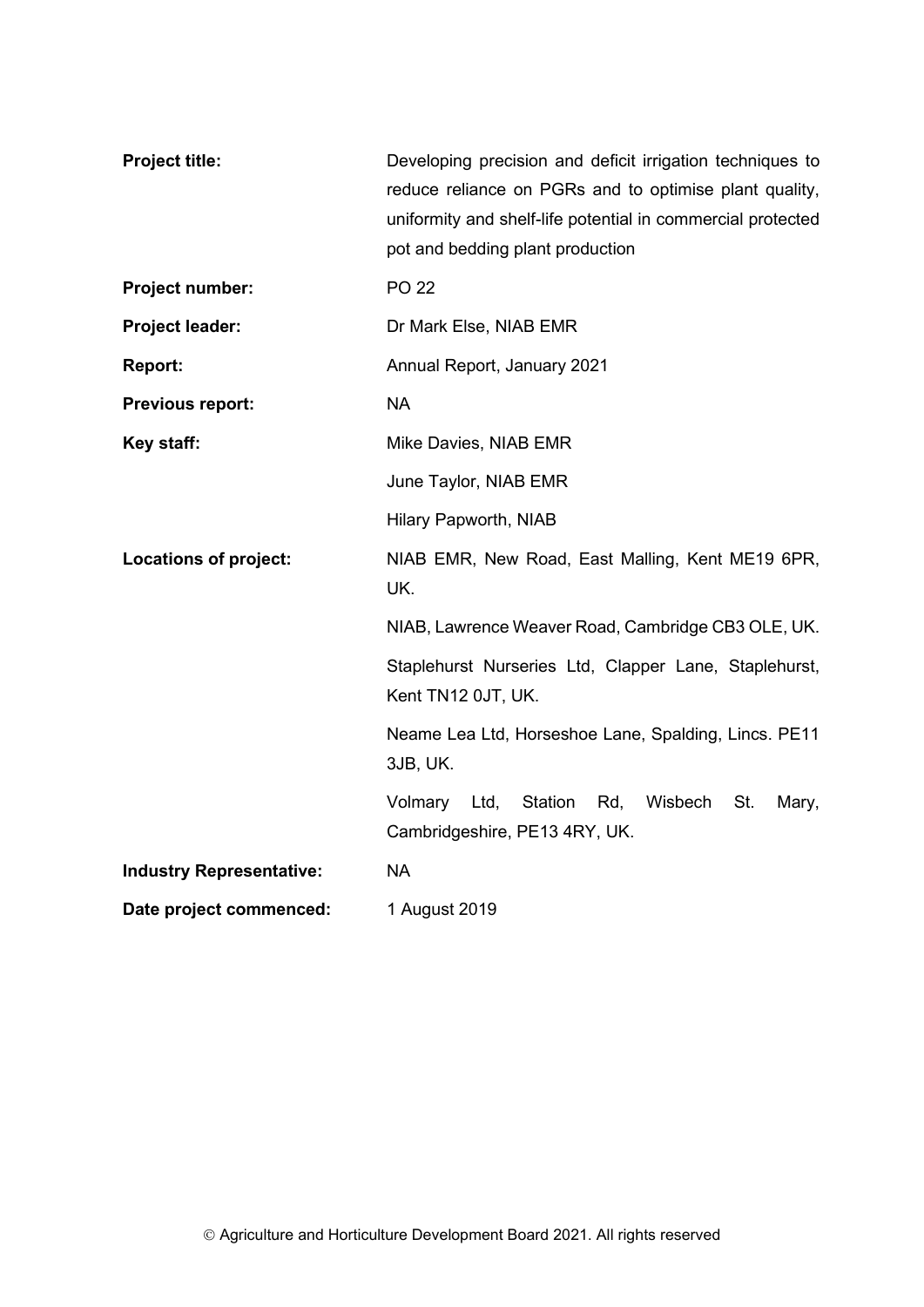## **DISCLAIMER**

*While the Agriculture and Horticulture Development Board seeks to ensure that the information contained within this document is accurate at the time of printing, no warranty is given in respect thereof and, to the maximum extent permitted by law the Agriculture and Horticulture Development Board accepts no liability for loss, damage or injury howsoever caused (including that caused by negligence) or suffered directly or indirectly in relation to information and opinions contained in or omitted from this document.* 

*© Agriculture and Horticulture Development Board 2021. No part of this publication may be reproduced in any material form (including by photocopy or storage in any medium by electronic mean) or any copy or adaptation stored, published or distributed (by physical, electronic or other means) without prior permission in writing of the Agriculture and Horticulture Development Board, other than by reproduction in an unmodified form for the sole purpose of use as an information resource when the Agriculture and Horticulture Development Board or AHDB Horticulture is clearly acknowledged as the source, or in accordance with the provisions of the Copyright, Designs and Patents Act 1988. All rights reserved.*

*All other trademarks, logos and brand names contained in this publication are the trademarks of their respective holders. No rights are granted without the prior written permission of the relevant owners.* 

*The results and conclusions in this report are based on an investigation conducted over a one-year period. The conditions under which the experiments were carried out and the results*  have been reported in detail and with accuracy. However, because of the biological nature of *the work it must be borne in mind that different circumstances and conditions could produce different results. Therefore, care must be taken with interpretation of the results, especially if they are used as the basis for commercial product recommendations.*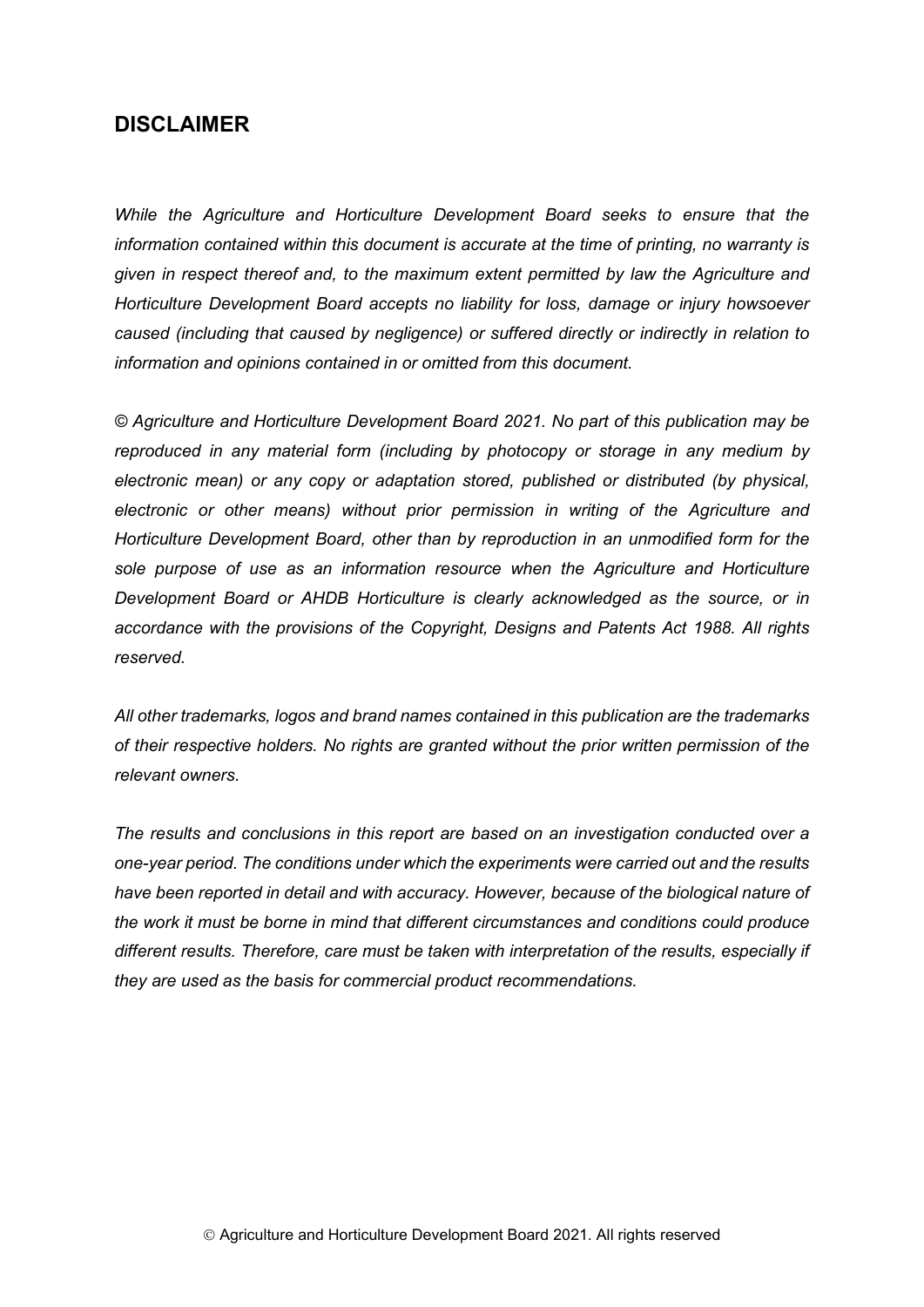# **A**U**THENTICATION**

We declare that this work was done under our supervision according to the procedures described herein and that the report represents a true and accurate record of the results obtained.

| <b>Mike Davies</b>                                      |                      |  |
|---------------------------------------------------------|----------------------|--|
| <b>Scientific Support Specialist</b>                    |                      |  |
| <b>NIAB EMR</b>                                         |                      |  |
| Signature                                               | Date 30 January 2021 |  |
|                                                         |                      |  |
| June Taylor                                             |                      |  |
| <b>Scientific Support Specialist</b>                    |                      |  |
| <b>NIAB EMR</b>                                         |                      |  |
| Signature                                               | Date 30 January 2021 |  |
|                                                         |                      |  |
| <b>Report authorised by:</b>                            |                      |  |
| <b>Mark Else</b>                                        |                      |  |
| Head of Department, Crop Science and Production Systems |                      |  |
| <b>NIAB EMR</b>                                         |                      |  |
| Signature                                               | Date 30 January 2021 |  |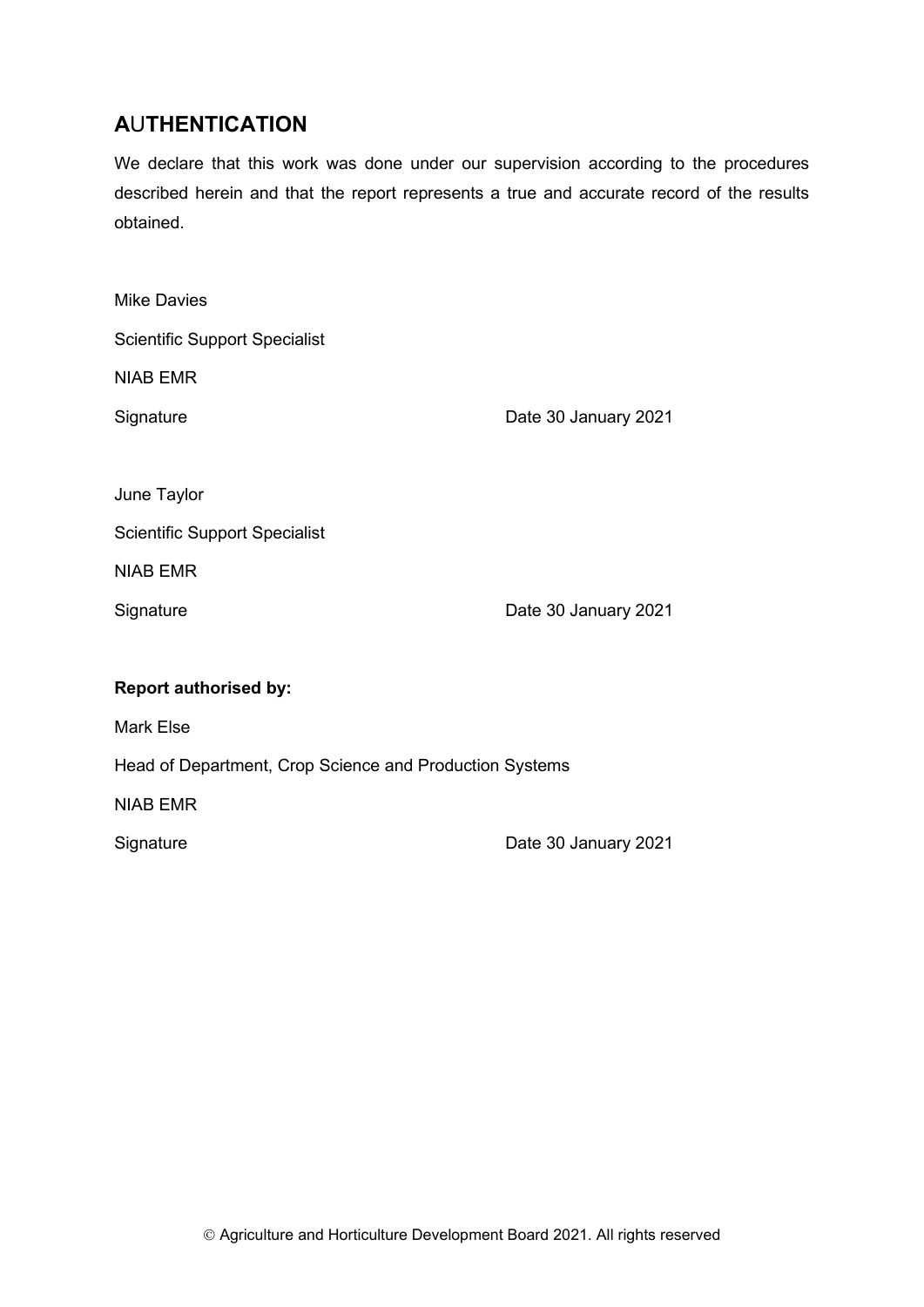# **GROWER SUMMARY**

## **Headlines**

- Poinsettia plant height and quality specifications at dispatch were fully met when Regulated Deficit Irrigation (RDI) was used as a non-chemical method of growth control on a commercial nursery;
- Shelf-life potential of RDI-treated plants was improved compared to plants sprayed with PGRs;
- RDI should only be applied to plants with well-developed root systems.

# **Background**

In Defra-funded work carried out by NIAB EMR and Staplehurst Nurseries Ltd between 2004 and 2008, we showed that Regulated Deficit Irrigation (RDI) applied during the period of rapid stem extension effectively limited plant height in Poinsettia so that retailer specifications were met at market date, despite a 90% reduction in plant growth regulator (PGR) use. RDI-treated plants were also more tolerant of chilling stress, and leaf and bract drop during shelf-life tests were reduced by 50% and 90% respectively, compared to well-watered control plants that received the commercial PGR programme. Once the RDI technique had been optimised, these benefits were delivered over two consecutive seasons in 2006 and 2007.

Further work funded by the AHDB, led by the University of Lincoln and carried out at Neame Lea Nurseries in 2017/18 and 2018/19 demonstrated that Deficit Irrigation (DI) could be successfully used as a non-chemical means of growth control at scale on a commercial poinsettia crop. However, despite this and earlier successes, several barriers to the widespread commercial uptake of DI and RDI remained, and the industry felt that more convincing evidence of the potential benefits of using these approaches as a non-chemical method of growth control was needed.

In this project, we are working with our industry partners to develop tools, approaches and technologies to deliver DI and Regulated Deficit Irrigation (RDI) in a range of production systems currently used by small-, medium- and large-scale protected pot and bedding growers. New technologies and approaches are needed to enable DI and RDI to be scaledup to deliver non-chemical growth control to 40,000+ poinsettia plants at Neame Lea Nurseries. Experiments are being carried out at Staplehurst Nurseries to provide unequivocal evidence of the benefits of RDI for height control, quality at dispatch and shelf-life potential of key pot and bedding species.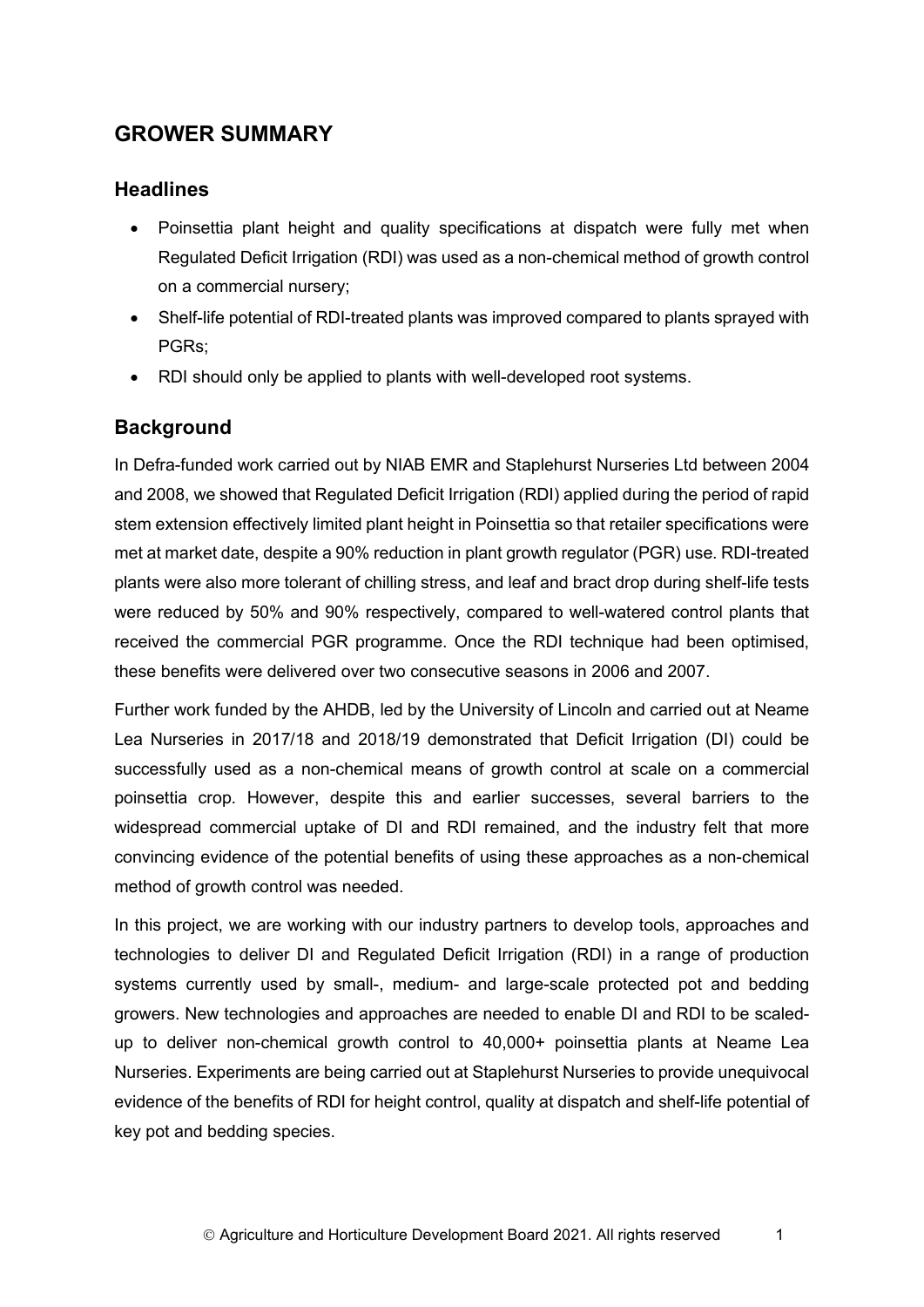A key aim is to develop objective criteria for the assessment of plant quality at dispatch, following transport and during shelf-life tests to ensure that quality attributes are viewed consistently across the industry.

A Project Exploitation sub group (PESG) has been assembled to identify opportunities for KE exchange between different sectors, and will seek to commercialise the outputs from this project and develop further R&D proposals supported by evidence gained from exploratory studies.

#### **Summary**

#### To quantify the effects of deficit irrigation on poinsettia growth, quality and shelf-life potential.

The potential of using RDI to control stem extension, meet retailers' quality specifications at dispatch, and extend shelf-life potential, was investigated on a commercial crop of "Hera" poinsettia at Staplehurst Nurseries, Kent, planted in Week 29. Six irrigation blocks each consisting of four flood-and-drain benches were randomly allocated to either a Commercial Control treatment or an RDI treatment. Decisions on when to apply PGRs and irrigation events to the Commercial Control plants were scheduled by the Staplehurst grower team. Following a single application of PGR at pinching, no further sprays were applied to the RDI crop. RDI was applied during a specific development stage (see below) and during this period, the frequency of irrigation events to the RDI-treated plants was determined by NIAB EMR staff. Otherwise, irrigation events to the RDI-treated crop were scheduled by the grower team.

In early September 2019, moisture sensors were placed into nine pots sited across a bench within an irrigation block in both the Commercial Control and RDI treatments. Sensors were wired to Advanced Dataloggers with telemetry and substrate moisture content readings from individual sensors were averaged every 15 min within treatments and uploaded into a Cloud Report and displayed on a data dashboard. A weather station also provided real-time estimates of Vapour Pressure Deficits in the glasshouse to be calculated. The NIAB EMR team used these real-time data sets to impose the RDI treatment from 16 September 2019 to 10 October 2019, although frequent visits to site were made to make measurements of plant height, substrate moisture content, pore E.C. and plant-and-pot weights. During this time, four drying cycles were imposed on the RDI crop, with a target lower substrate moisture content of 10-12% before pots were re-irrigated. Nine fertigation events were applied to the Commercial Control during this period; the duration of irrigation events was the same in both treatments.

Measurements of plant height were made once or twice weekly on six labelled plants within the Commercial Control and RDI irrigation blocks by the grower team. More detailed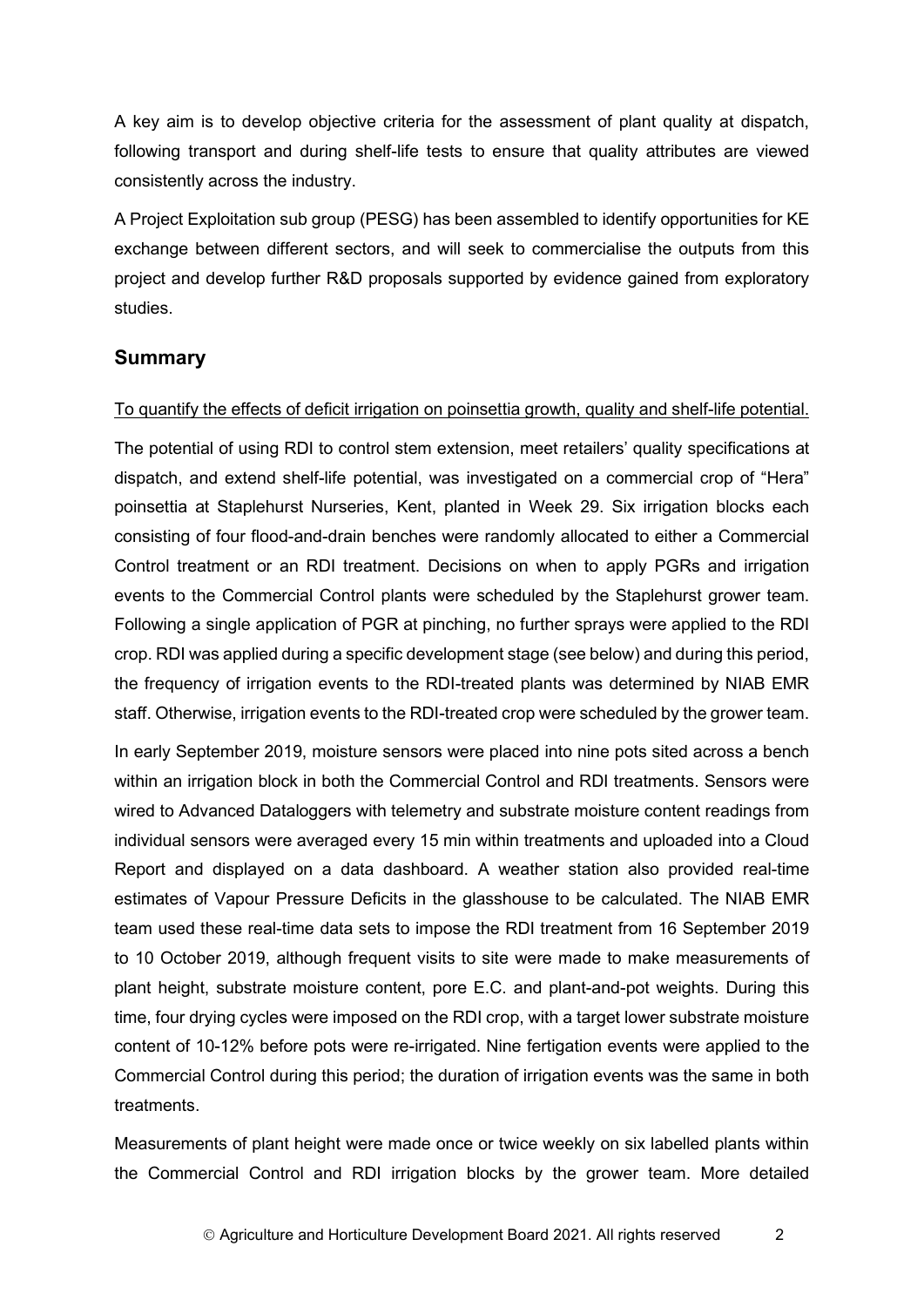measurements of plant height were made weekly by the NIAB EMR team. Height data were plotted using a poinsettia growth model used by the nursery. When measured after the end of the RDI treatment on 10 October 2020, the average height of RDI-treated plants was 26.5 ± 0.6 cm, compared to an average Commercial Control plant height of 27.7 ± 0.9 cm.

# To establish criteria to objectively assess quality at dispatch, after distribution and during shelf-life

Criteria for the assessment of quality at dispatch were agreed with the Project consortium and were used by the Staplehurst grower team to ascribe an overall quality score to each plant. At dispatch, several parameters were measured on randomly selected plants from each treatment, including plant height, canopy width, number of primary and secondary bracts, vertical distance between uppermost and lowermost primary bracts, width of the largest and smallest bract star, the stage of cyathia development, and the number of leaves on the basal 5 cm of stems.

The only significant difference was the number of primary heads in the Commercial Control plants (5.6) compared to the RDI-treated plants (4.8). The width of the largest bract star in the RDI-treated plants (26.2 cm) was greater than that in Commercial Controls (24.6 cm) but not significant. Overall, plant quality at dispatch was similar in the two treatments. Average plant heights in the two treatments were similar ( $CC = 30.2$  cm,  $RDI = 28.9$  cm) and these results confirm that effective height control can be achieved using RDI, despite a reduction in PGR use of 85% (1 vs 7 sprays) compared to the Commercial Controls.

After assessment at the nursery, twelve plants from each treatment were selected by the Staplehurst grower team for shelf-life tests. These plants were labelled, sleeved, placed in trays in boxes and transported by car on the same day to the shelf-life facility at Neame Lea Nurseries. Dataloggers were placed inside the boxes to record conditions during transport and relocation.

Criteria for the assessment of plant quality during shelf-life tests were developed by Hilary Papworth (NIAB) and Harry Kitchener (Consultant) following discussions with the grower partners. The nomenclature and scoring system to be used to try to assign objective quality scores were agreed and used to assess whether RDI impacted on the deterioration of plant quality during an eight-week shelf-life test. The quality criteria are given in the Science Section.

On arrival, the Staplehurst plants were transferred to a new purpose-built shelf-life room at Neame Lea Nurseries. Plants were removed from boxes and positioned on tables in their sleeves. One week later, on 17 November 2019, the sleeves were removed, and plant pots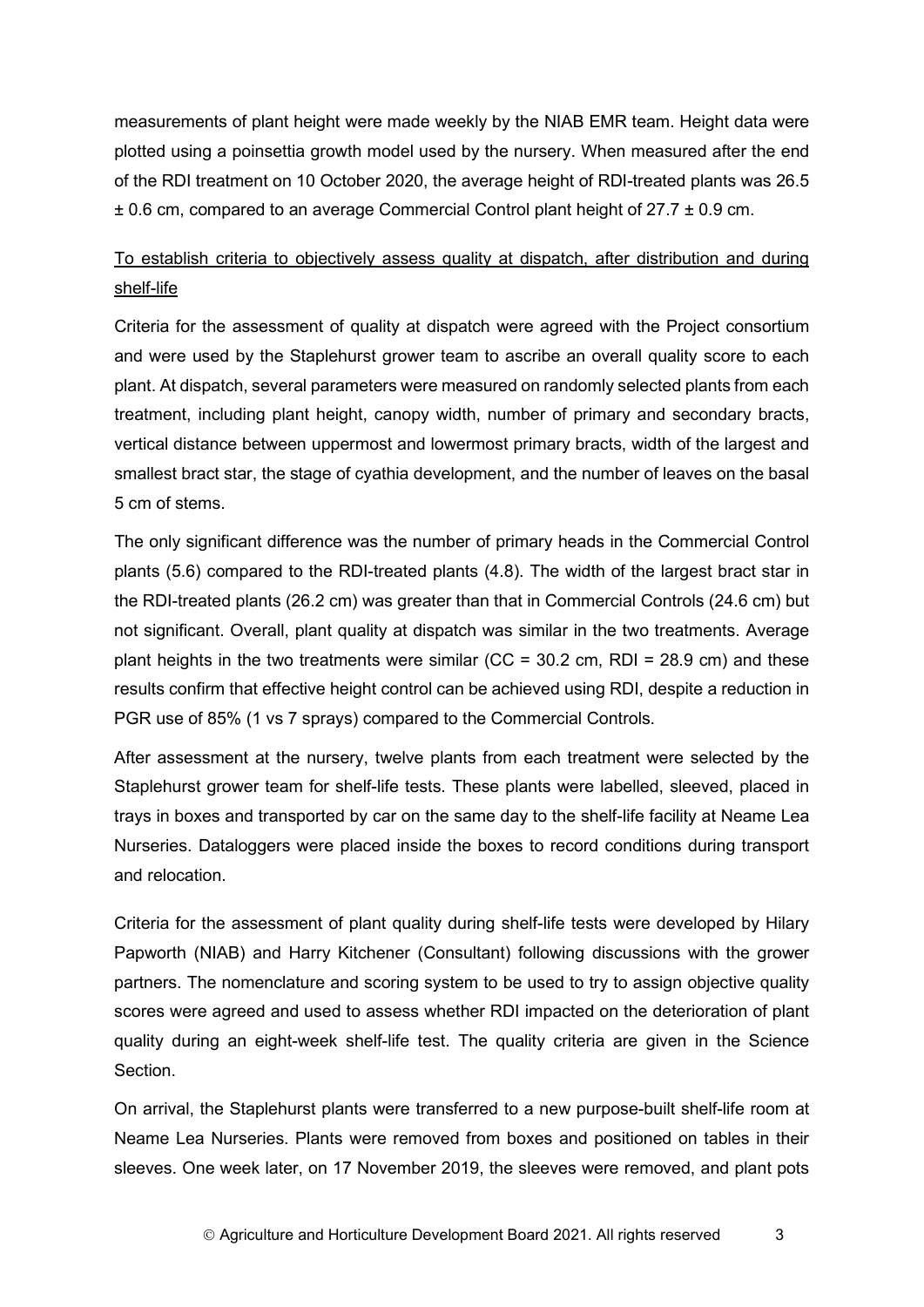were placed in saucers and re-arranged into in a pre-randomised order so that only the NIAB EMR team knew which plant had received which treatment. Twenty-four hours later, plant quality attributes were jointly assessed by the NIAB project team, Harry Kitchener, and the Neame Lea quality assurance team using the newly developed criteria. Plants were rewetted to 550 g once plant-and-pot weight fell to 350 g. Quality attributes were assessed weekly until 8 January 2020 when the shelf-life test was ended.

Over the 8-week shelf-life test, leaf drop was reduced by 50% in plants previously treated with RDI compared to Commercial Controls, and bract drop was reduced by 90% in RDItreated plants. Cyathia development was delayed by RDI until week 4 after which values were the same in each treatment. Overall plant quality was higher in RDI-treated plants on five of the seven measurement dates, and plants previously exposed to RDI were aesthetically superior to the Commercial Controls when viewed by the attendees of the Open Day on 15 January 2020.

# To scale-up the DI approach to deliver non-chemical growth control to a commercial poinsettia crop.

Deficit Irrigation was applied to blocks of approximately 2,000 "Astro Red", "Freya Red" and "Infinity Red" plants on flood-and drain benches at Neame Lea's Horseshoe Road site. Sensor technologies were installed on 10 September 2020, and real-time data sets were used to schedule the application of DI to the three varieties. Since site visits by the NIAB EMR team were limited, irrigation decisions during the period of DI were made in conjunction with the grower team who were monitoring the crops regularly. Plant heights were recorded using the AHDB tracker software and shared twice weekly with the NIAB EMR team.

The DI treatment was imposed from 5 October until 4 November 2020 during which time four drying and re-wetting episodes were applied. A target lower substrate volumetric moisture content of approximately 12-13% was used. At the beginning of November, concerns were raised by the Neame Lea growing team that some plants were still wilting despite the substrate moisture content having been returned to well-watered values. On a visit to the Horseshoe Road site on 8 November 2020 by the NIAB EMR team, it was apparent that the DI treatment had caused significant lower leaf fall in Freya Red, and the quality of the Astro Red and Infinity Red was also reduced. Upon examination, it was noted that the root systems in each of the varieties were not well developed, and were especially poor in Freya Red. Although height specifications were met at dispatch, the grade-out of DI-treated plants was higher than expected. Reasons for the relatively poor root development in some commercial crops at the Neame Lea Horseshoe Road site in 2019 are not known.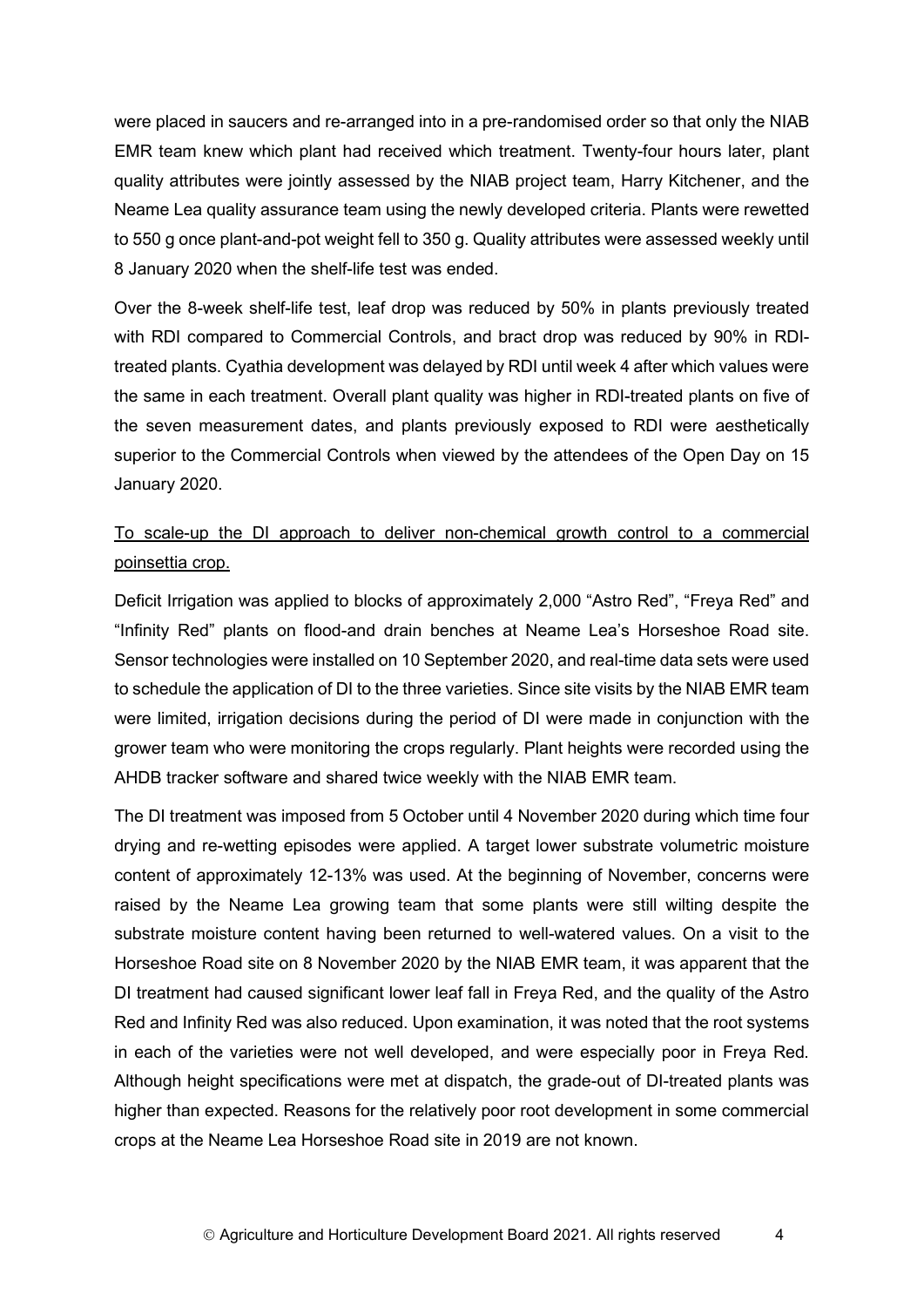#### To deliver effective knowledge exchange, knowledge transfer and training.

The results of the 2019 experiments at Staplehurst and Neame Lea Nurseries were presented at the Poinsettia Open Days held at Neame Lea Nurseries on 9 November 2019 and 15 January 2020. Results from the 2019/20 shelf-life tests were also presented and demonstrated at the latter event. Covid-19 restrictions meant that physical meetings were no longer possible from March 2020. An article describing the aims and objectives of the project was prepared for the AHDB News in September 2020, and a presentation on how to implement RDI and what to expect was made at the AHDB Webinar on Growth Control on 15 September 2020.

# **Financial Benefits**

The costs of the sensors from Delta-T are:

- WET sensor with HH2 hand-held meter has a list price of £1303. This will measure substrate volumetric moisture content, temperature and pore E.C. It can be calibrated for different substrates to ensure accurate VMC readings. This has been routinely used across multiple projects, and many soft fruit farms use this sensor too.
- SM150-sensor with hand-held reader is £393. This will measure substrate volumetric moisture content only. This is a read only meter – i.e. no download or record function or capacity to install substrate specific calibrations.

Cost savings in the purchase and application of PGRs are anticipated if the project is successful and a commercial RDI scheduling service is developed for pot and bedding plant growers.

A partial cost/benefit analysis of using RDI as a non-chemical means of growth control will be prepared by the Project Exploitation Sub Group (PESG) and presented in the Final Project Report.

# **Action Points**

For growers wishing to reduce plant variability at dispatch by optimising irrigation scheduling:

- Check that your benches are level using either a laser levelling system or water on the benches;
- Check that bench trays and channels are clean to ensure an even distribution of irrigation water;
- Check that drainage holes are clean, with mesh grids in place to avoid blockages and over wetting the substrates;
- Carry out annual irrigation system performance audits to identify and resolve issues